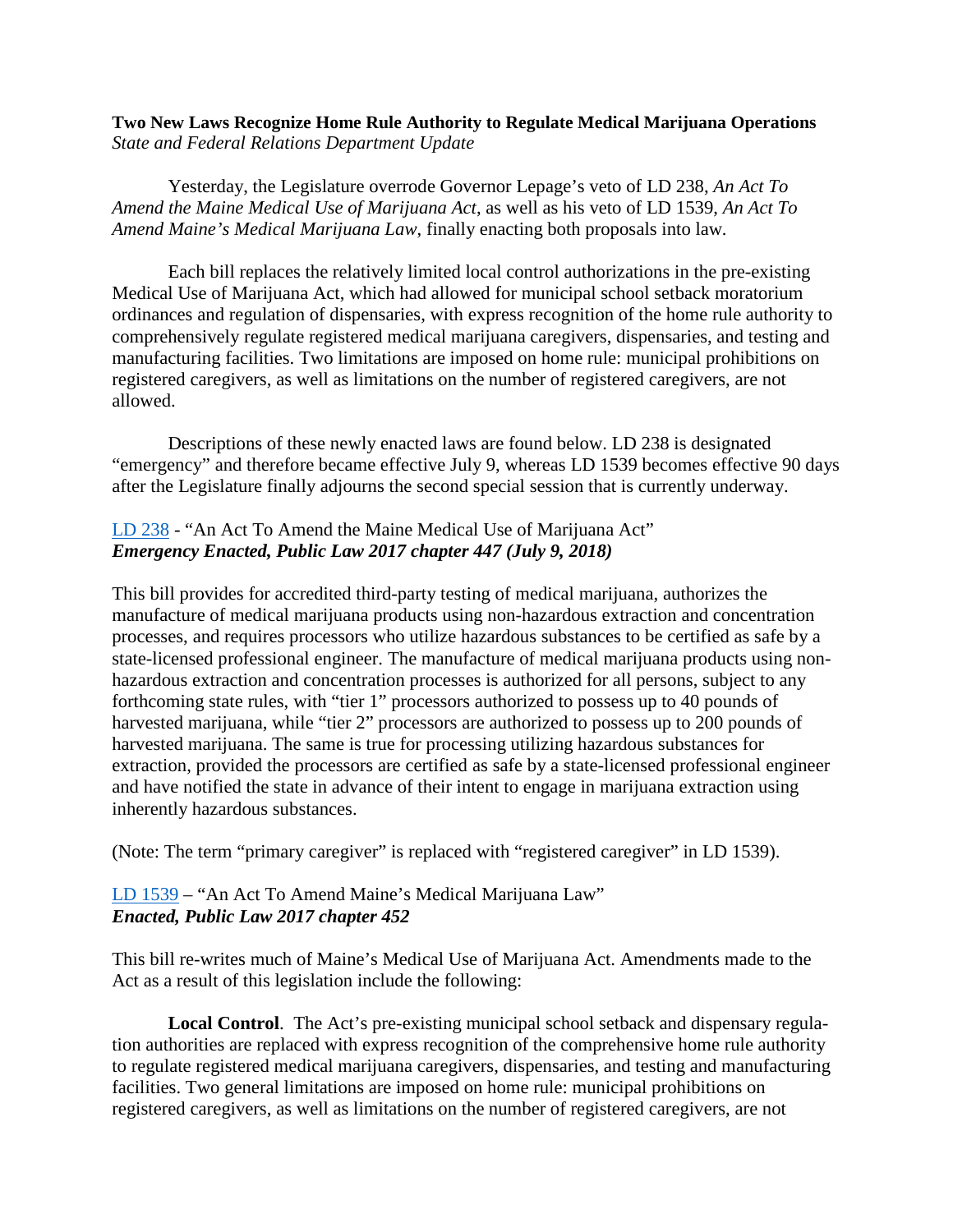allowed. Another limitation, described below, grandfathers caregiver retail stores operating on the effective date of this law while applying a municipal opt-in requirement to storefronts aiming to open after the effective date.

**Qualifying Patients.** Four key changes are made with respect to patient activities:

- (1) Patients may now receive written prescription certifications to use medical marijuana for any medical condition their physician believes may be alleviated by the patient's use of marijuana;
- (2) The maximum per-patient prescription limit is expanded from 2.5 ounces to up to 2 pounds, and the amount that may be possessed by patients is expanded from 2.5 ounces to up to 8 pounds;
- (3) Each patient may grow a maximum of 6 mature plants, 12 immature plants, and unlimited seedlings;
- (4) Patients may share seeds and plants with one another;
- (5) Patients may use medical marijuana in certain assisted living and residential care facilities provided the use is consistent with facility policies; and
- (6) Patients may designate multiple primary caregivers rather than only one caregiver.

**Caregivers.** Seven key changes are made with respect to caregiver activities:

- (1) The term "primary caregiver" is replaced with a new distinction between un-registered and registered caregivers. Caregivers who only serve two household or family members are not required to register with the state. All other caregivers are required to register with the state and are referred to in the new law as "registered caregivers";
- (2) Registered caregivers are authorized to operate retail stores;
- (3) Each caregiver may grow a maximum of 30 mature plants, 60 immature plants, and unlimited seedlings;
- (4) Caregivers are allowed to employ any number of assistants (under the pre-existing Act employees were capped at one person per designated patient served);
- (5) Caregivers may transfer products between one another (under the pre-existing Act caregivers were only allowed to transfer products to dispensaries);
- (6) Tracking and reporting on seed and plant sourcing and sales is required of registered caregivers and dispensaries;

**Municipal Opt-in Requirement and Grandfathering.** Registered caregiver retail stores, registered dispensaries, marijuana testing facilities and manufacturing facilities not operating on the effective date of the legislation are prohibited from beginning to operate in a municipality until its legislative body has voted to adopt or amend an ordinance or approve a warrant article allowing such entities to operate. Municipalities are not authorized by the terms of this law, however, to prohibit those entities already operating with municipal approval prior to the effective date.

**Dispensaries.** This law authorizes the state to issue six additional dispensary certifications (in addition to the existing eight) until 2021, after which time there will be no cap on the number of dispensary certificates issued statewide. The law also removes the previous requirement that dispensaries operate as non-profits.